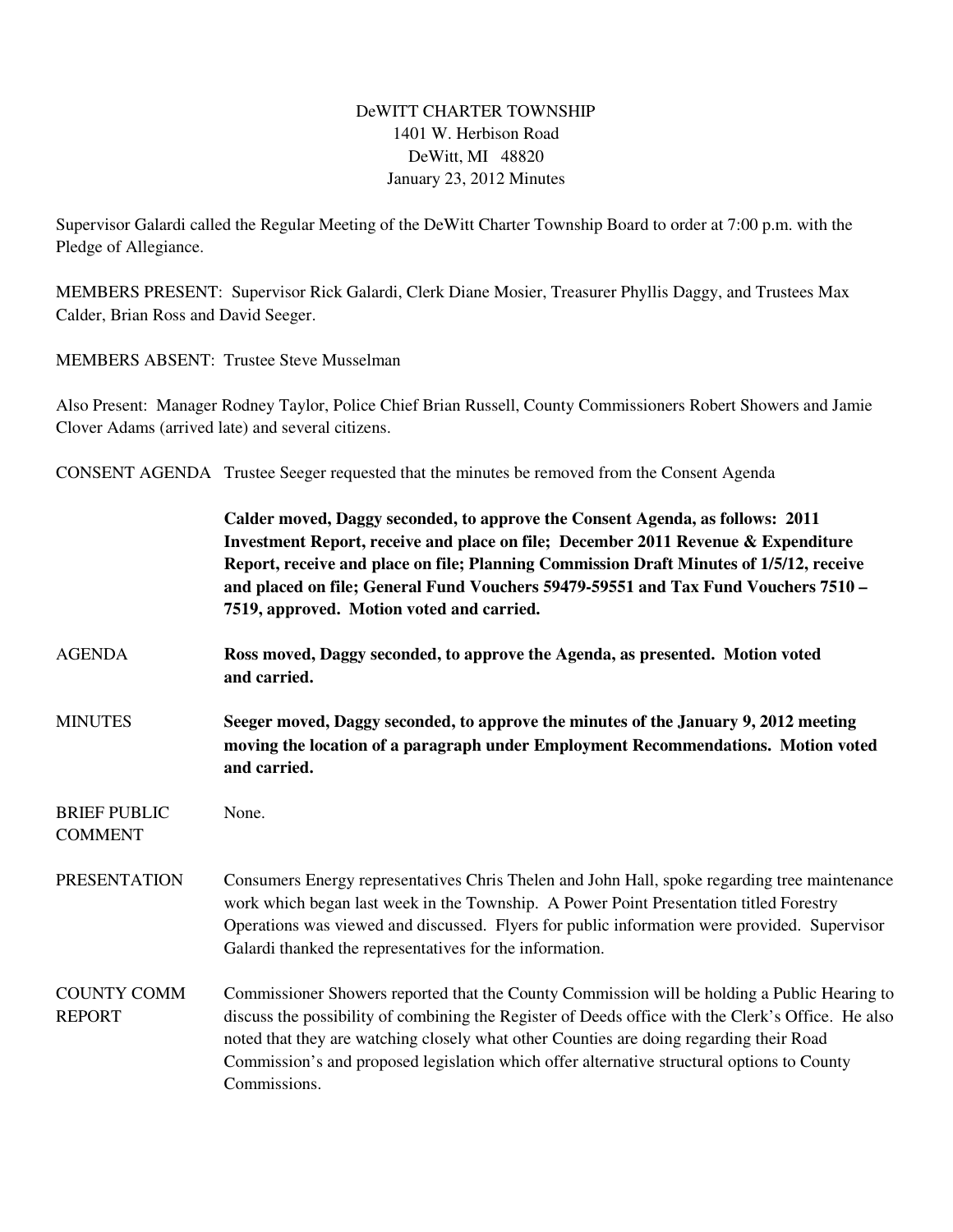Township Board Minutes January 23, 2012 Page 2

CORRESPONDENCE Correspondence included the following: letters regarding the proposed Wood Road RV Park from Stimson, Henry, Loeffler-Jones, Lamphere, Reed, Omundson, and Baumer; Activity Report; Consumers Energy notice of 2/1/12 Hearings; Attorney Cohl letter to Richard Trent. UNFINISHED None. BUSINESS NEW BUSINESS Supervisor Galardi stated that he received letters, provided too late to be included in the packets, from residents Baumer and Omudson objecting to something that took place at the Planning Commission's January meeting. Supervisor Galardi stated that he would like to apologize to Ms. Baumer, noting that any disrespect she experienced was certainly not intended by the Planning Commission or its Chair. At the Supervisor's request, Planning Consultant Foulds reviewed the process followed by the Planning Commission since the application for SUP 11-990006 was received by staff in September of 2011. He also reviewed the proposed SUP and the twelve conditions included in the Planning Commission's recommendation for approval. Supervisor Galardi asked Manager Taylor if he had anything to add to Planning Consultant Foulds comments. Manager Taylor suggested that Board Members might have questions. Trustee Ross stated that he thought the process and public input for this application was very extensive and he spent a significant amount of time reviewing the documentation of the process to date. He also clarified some issues relating to the proposed well protection agreements, and the issue relating to possible contamination, explaining the distinct difference in the two issues. Trustee Calder stated that he had no issues with the process itself, but some with the project as it relates to the Future Land Use Plan. Treasurer Daggy stated that she believes the Planning Commission and the public have done a thorough job of analyzing this project and finding solutions to mitigate the impacts of the development on the surrounding neighbors. Clerk Mosier asked Planning Consultant Foulds about the Site Plan Review Process. She stated that since the developer has chosen to submit only conceptual drawings at this point, and will need to return to the Planning Commission for Final Site Plan approval, it leaves the question: When is the appropriate time for the Board to comment on site plan issues? Planning Consultant Foulds stated that if the Board wants to be sure their concerns, comments, and requirements for the site are heard and implemented by the Planning Commission, then those should be included in tonight's action. Supervisor Galardi invited the developer to speak and present details of their proposed project.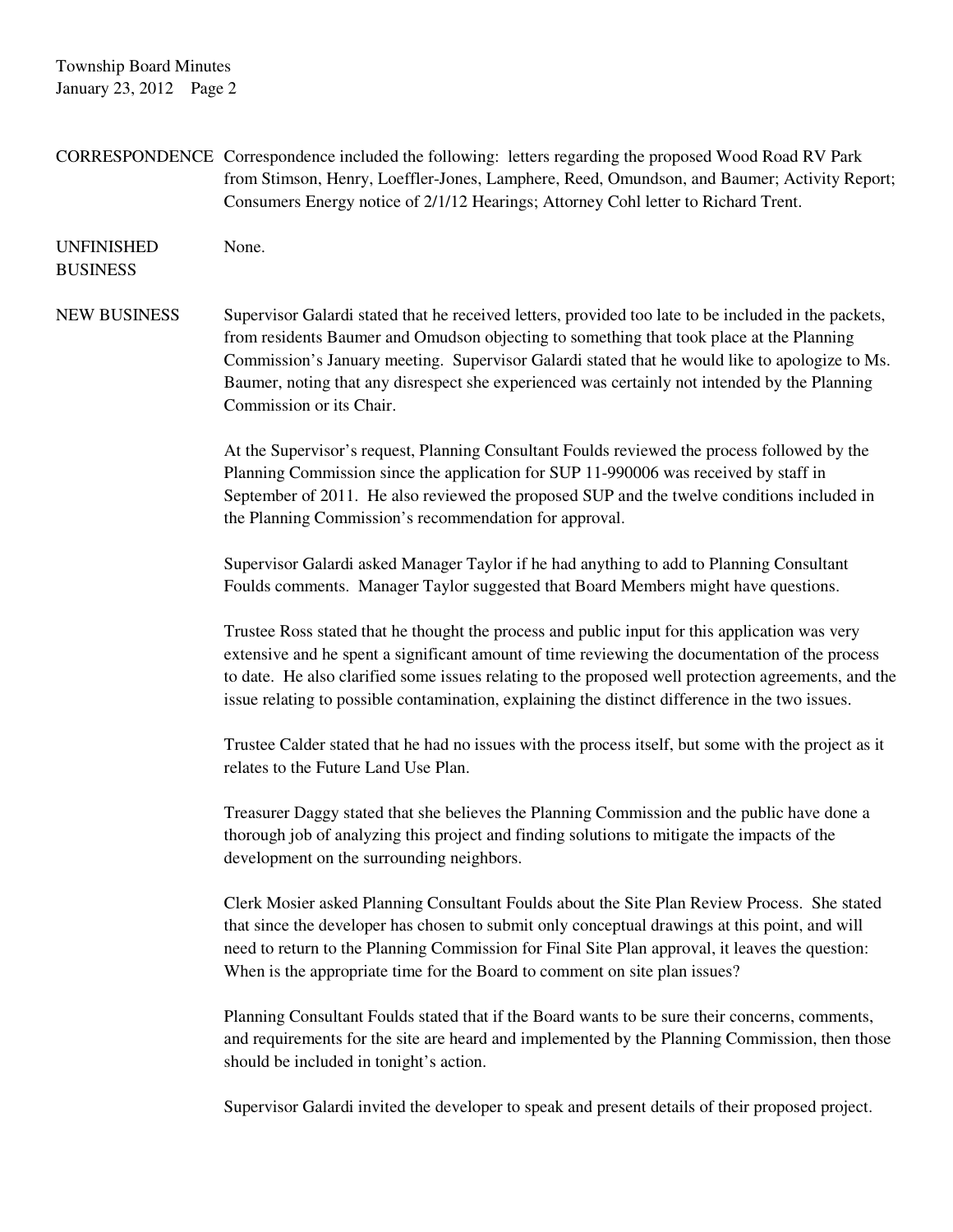Alex Coss spoke representing the developer, Wood Street Park Development LLC, providing a power point presentation showing the types of recreational vehicles the park would allow, and rules of the proposed operation. It was noted that this will be a gated park, issuing codes to those registered to use the facility, and their guests, and that all units will be removed during the winter months, with the operation then gated and closed.

Jeff Kyes, project engineer, also answered questions relating to the State regulations for water service and sewage treatment on the site.

 Board members questioned the developers about the specifications for the proposed berming along Wood and Clark Roads. Kyes indicated that he believes that screening can be accomplished to 90 or even 100 percent, both from the interior and exterior view of the development. He stated that screening is as important to their development, or RV users, as it is to the residents and travelers in the area. He provided information on elevations, types of trees, and the undulation of the berms to be built. He also noted that the berms will be built in Phase 1 of their project, using materials from building the ponds.

Supervisor Galardi asked Kyes if he is committing to a minimum of 90% screening of the RV Park, and if so, then the percentage will be added to the conditions of the SUP. Kyes agreed.

Clerk Mosier referred to the letter received from resident Catherine Reed, requesting that the Township work with the developer to provide a marker near the corner of Wood and Clark Roads that would identify "Gunnisonville Corners." She asked the representatives of the developer if they would agree to work with the Township to accomplish placing a marker near the Wood/Clark Road intersection? Coss stated that at their Hawk Hollow and Eagle Eye Developments, they have placed signs/markers identifying both East Lansing and Bath Township. He stated that they would be happy to work with the Township to make this request happen.

Supervisor Galardi called for public comment.

Dorothy Goedert, 14270 White Oaks Drive, spoke for herself and other members of her family that live in her subdivision. She stated that her well depth is 400 feet and wants to be sure her well is protected. She also noted that in the future, she does not want to see an RV park connected to her subdivision.

Faye Haggy, 1745 E. Clark Road, stated that she lives in the vicinity of the proposed RV park and she has concerns about a dog park, general store, etc. She also clarified that the home west of the proposed park is not abandoned, as the developer's representative stated. She stated that if the Board is inclined to approve this use, which she does not agree with because she does not want an RV park in her front yard, then she would like to see the SUP issued only to this owner (Kesler), not some future owner who might not run the same type of operation. She also stated that she wants to be sure that commercial uses stay on BR 27, not in their neighborhoods.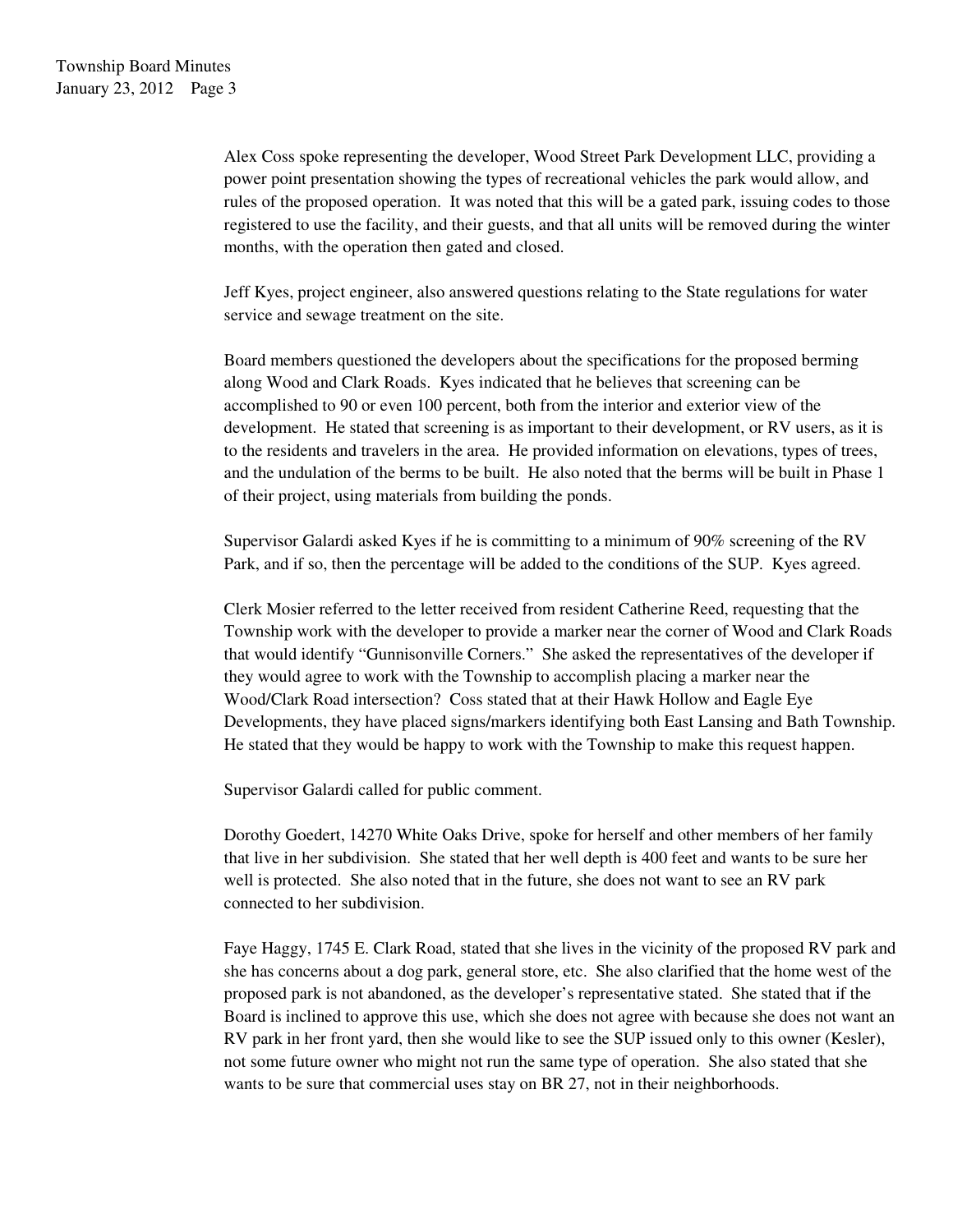Planning Consultant Foulds explained the legal issue if the use does not go with the land. Discussion followed regarding annual review of SUP's, and the Township's plan to implement a process that would ensure annual review of all SUP's. There was also clarification about the need for residents to call the Township if they have complaints about the operation or possible violations of the SUP.

Ron Balzer, 3450 Clark Road, stated that with the use of area golf courses promoted at the RV park, he does not want to see shuttle service running between the park and Hawk Hollow and Eagle Eye, which would be traveling by his house.

Becky Stimson, 1841 E. Clark Road, stated that she lives directly across from this proposed RV park. She stated that she is not in agreement with the staff's interpretation of "harmonious and compatible" with the surrounding area. She noted that she has learned some things tonight contrary to her interpretation of what protections a well protection agreement provides, specifically that it will not include protection from contamination.

Lengthy discussion reviewed what protections are provided by a well protection agreement, and what state and/or local agencies regulate testing for contamination. It was also clarified that there will not be any protection for what is commonly known as a "shallow" well.

Susan Hensley, 14315 White Oaks Drive, stated that she has concerns about her well, the berm's design specifications, the property between White Oaks and this RV park, and her oak tree that will need to be taken down if her subdivision connects to an access to the east. She also stated that she would like to see adding the Gunnisonville Marker to the conditions of the SUP.

Sue Powers, 1791 E. Clark Road, questioned whether the drain next to her house will be affected.

Trustee Seeger attempted to clarify drainage issues with the resident, and she was referred to the County Drain Commissioner for answers relating to her property and the County Drain.

Planning Consultant Foulds clarified that no access to the RV park is planned to the west. He noted that an emergency only access will be on Clark Road, and the main entrance to the RV Park is on Wood Road, where the golf course entrance is now.

Doug Collins, owner of Annie Rae RV on BR 27 spoke regarding users of RV parks, noting their average age, income, and lifestyle preferences. He stated that these folks will bring dollars to our community and some of the friendliest people he has ever met. He encouraged the Board to understand that this development could be an asset to our community.

Roger Coulter, 3180 E. Clark Road, stated that he still has questions regarding the ponds, how the ponds will be engineered, if they will have clay bottoms, and whether the existing well will be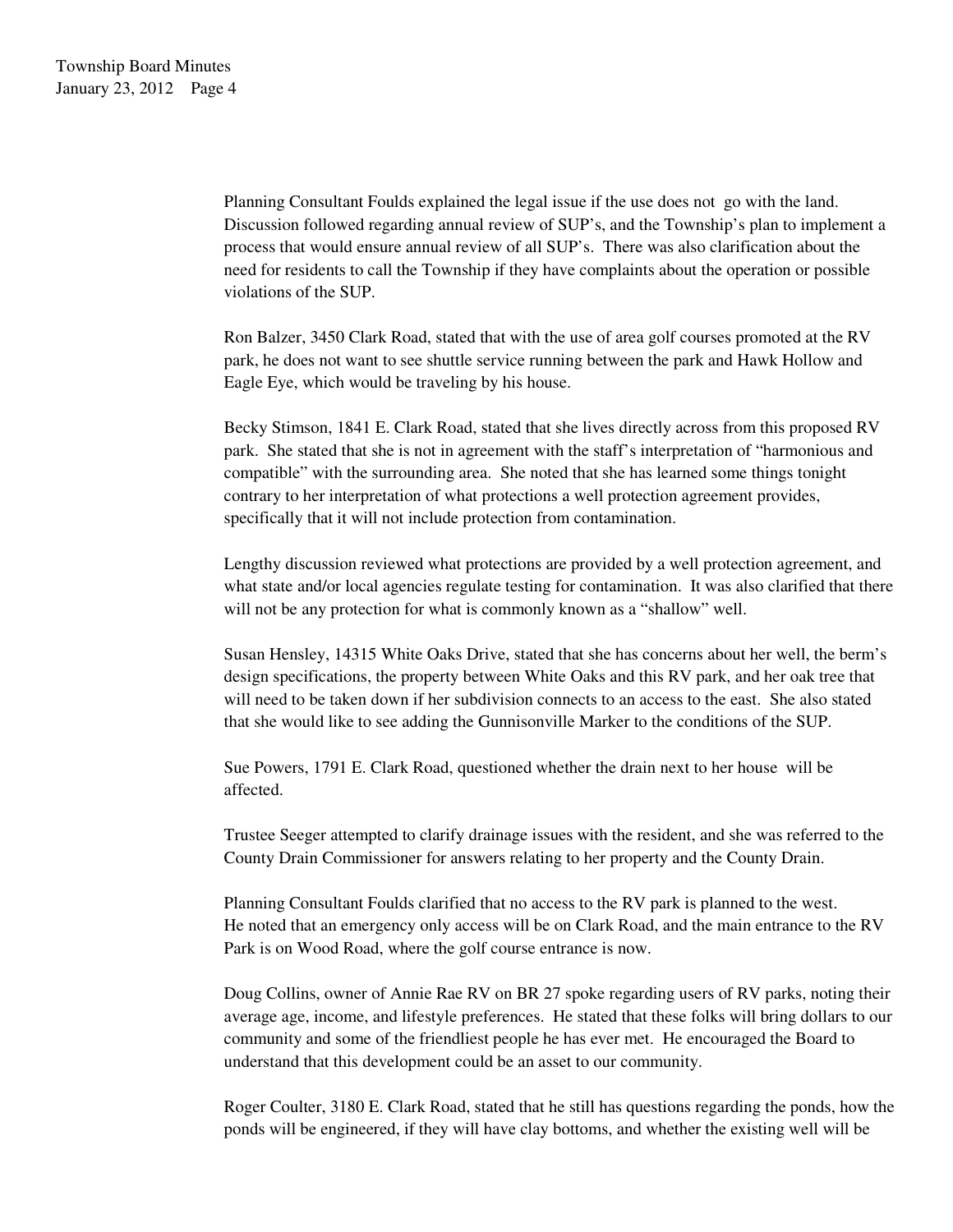used to fill the ponds. He stated that extensive use of the existing well could cause an issue with local wells, because of the rapid drawdown.

Planning Consultant Foulds noted that this is the exact issue that well protection agreements will address. He also noted that the other concerns will be addressed at Final Site Plan Review. There was also discussion regarding the state regulatory agencies, their approval and monitoring processes.

Planning Consultant Foulds reviewed the options available to the Board this evening. He noted that he understands that the Board wishes to clarify condition 8A to read that the east, north and west screening will be accomplished at a minimum of 90%.

Trustee Calder stated that he does not believe the Board can change the SUP or its conditions, per Ordinance. Planning Consultant Foulds stated that he believes the Board is not changing anything, just adding an additional clarification to the conditions recommended for approval by the Planning Commission to the Board. He also stated that he does not believe the proposed park to be harmonious to the surrounding area, and that he would be much more inclined to support the proposal if public utilities, i.e. public sewer was a part of the plan. He stated that he would like to see this SUP returned to the Planning Commission.

Trustees Ross & Seeger stated that they believe the major issues with this development have been handled. Trustee Ross stated that these types of treatment options for provisions of water and sewer are more common than public utilities throughout the state, and he is confident that the state's regulatory process is efficient.

**Seeger moved, Ross seconded, to approve SUP 11-990006, as filed by Wood Road Park Development LLC, for the construction and operation of a recreational vehicle park on a 53 acre parcel as described on the conceptual site plan and located at 14400 Wood Road, based on a recommendation from the Planning Commission, and based on a review of the requirements of Section 5.4.4 and Section 7.4 of the DeWitt Charter Township Zoning Ordinance, the Special Use Permit application materials, and the results of the public hearing conducted November 7, 2011, as well as additional public comment, subject to the twelve following conditions as previously read, and clarifying condition 8A by adding that the screening and berming on Wood and Clark Roads shall be to a minimum of 90%:** 

**1. Upon compliance with the conditions of the Special Use Permit, the plans will comply with the site plan review standards listed in Chapter VII of the DeWitt Charter Township Zoning Ordinance to include review and approval of the final site plan by the DeWitt Charter Township Planning Commission.**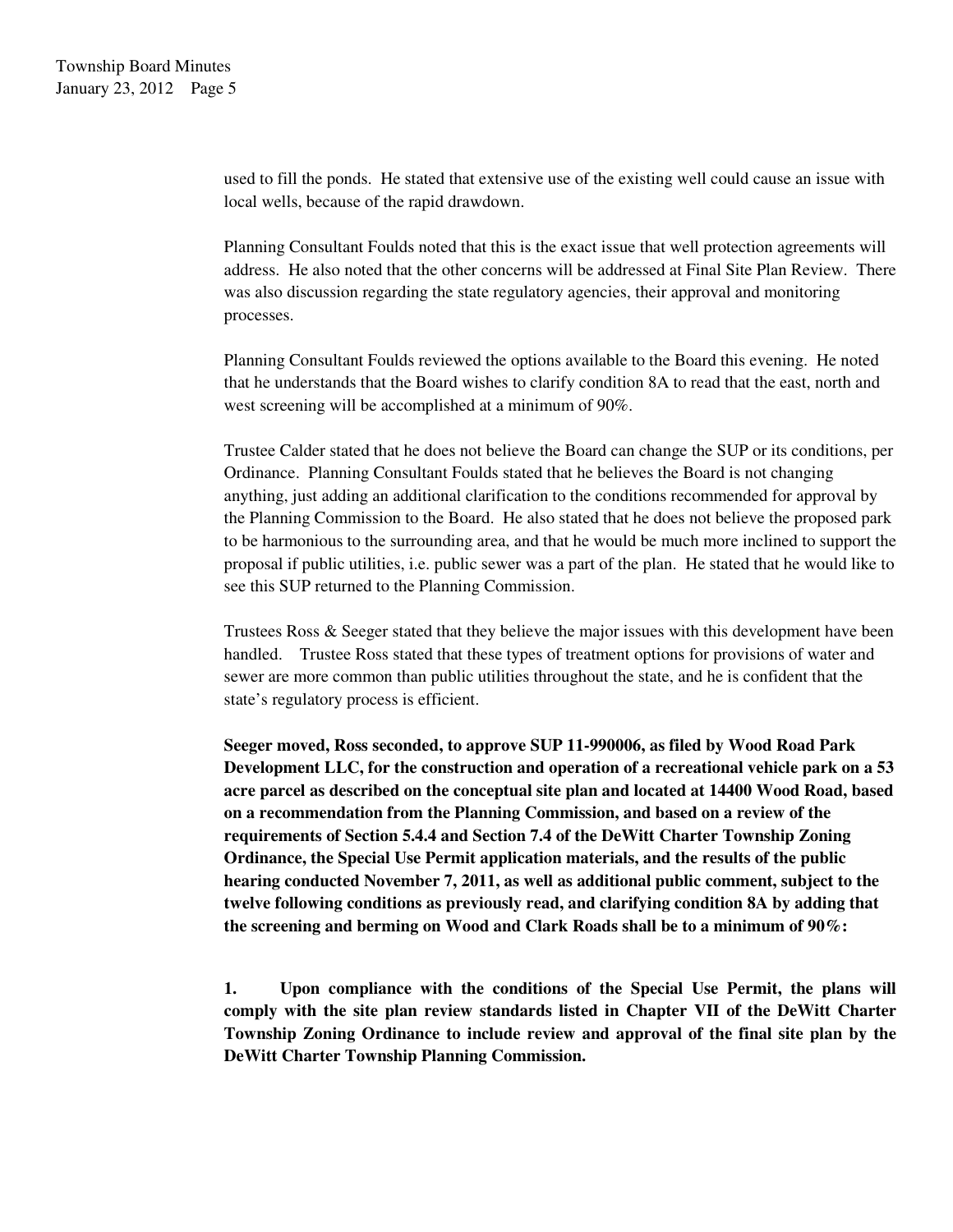**2. That the standards of the Basis for Determination listed in Section 7.4.3 and Sections 7.13.41 and 42 of the DeWitt Charter Township Zoning Ordinance have been met.** 

 **3. That the requirements of the DeWitt Charter Township Fire Department and Police Department concerning an emergency access point from Clark Road, the provision of onsite dry hydrants as recommended by the Fire Department, and the establishment of campfire requirements as approved by the Fire Department be met.** 

 **4. That the requirements of the Clinton County Drain Commissioner concerning the provision of an overflow drainage system, an on-site drainage plan, and any drainage improvements on Wood Road related to driveway/roadway alterations be complied with.** 

 **5. That the requirement of the Clinton County Road Commission for the provision of traffic information to determine the need for additional turn lanes on Wood Road be met.** 

 **6. That the applicant obtain from the Michigan Department of Environmental Quality and the Mid Michigan District Health Department the appropriate reviews and permits for the on-site sewage disposal system, water well system, and the overall campground construction permit.** 

 **7. That the Special Use Permit issued by DeWitt Charter Township be limited to 119 full service, seasonal (annually from March 15 to November 15) sites for fully self contained motor homes not to include tent structures or trucks with campers and no year round storage of motor homes or accessory items.** 

**8. That, in addition to the conditions mentioned previously, the final site plan documents to be submitted to DeWitt Charter Township shall address the following site characteristics:** 

- **A. A landscape, berming, and screening plan which provides a substantial visual buffer from the north, east, and west property lines, screened to a minimum of 90%**
- **B. The provision of visitor parking spaces in appropriate locations.**
- **C. That the internal roadway be a minimum of 30 feet in width.**
- **D. That the site lighting plan propose only the minimal light necessary for site safety.**
- **E. That an internal pedestrian walkway system be provided between individual RV units, throughout the interior RV Park area, and reasonable and safe connections to amenities.**

**9. That the applicant provides signage in an appropriate site location which identifies emergency contact information and that this information also be provided to DeWitt Charter Township.** 

**10. That any non-residential services be intended for RV Park residents and not available to the general public.**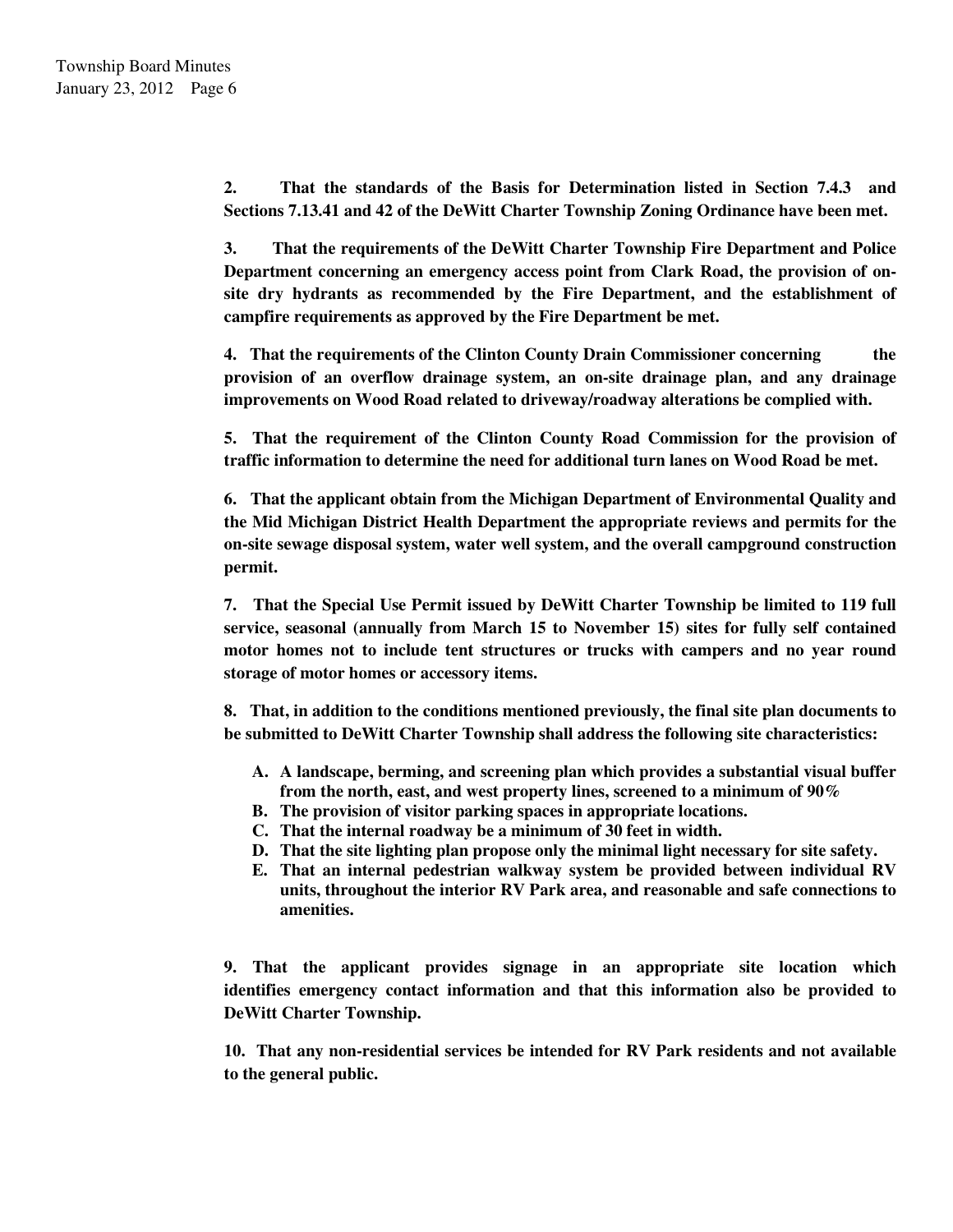**11. That the applicant transfer the existing Special Use Permit for the existing golf course operation from the previous owner to the current owner.** 

**12. That the applicant provide a private well protection agreement acceptable to the Township Attorney which provides reasonable protection for private water wells in the immediate area.** 

Supervisor Galardi requested that Clerk Mosier do a roll call vote on the motion.

**AYES: Seeger, Galardi, Mosier, Daggy, Ross NAYS: Calder Motion carried.** 

Supervisor Galardi thanked the public present for their participation in the process. He also noted that those who signed in at the public meetings regarding this issue will be sent a mailing to let them know when the Final Site Plan Review process begins.

Clerk Mosier clarified, for the record, that the RV Park will be Woodside RV Park, located on Wood Road, and the golf course will also be Woodside Golf Course.

Appointments **Seeger moved, Calder seconded, to concur with the Supervisor's recommendation to appoint Bob Showers and Brian Ross to the next Michigan Development Board. Motion voted and carried.** 

Lease of Land **Mosier moved, Calder seconded, to authorize the Township Clerk to execute the proposed**  Clark/Wood Roads **agreement with Robert Reese III, for the agricultural use of six acres located near the intersection of Clark and Wood Road. Motion voted and carried.** 

Ball Field Sponsor Manager Taylor reviewed his memo, dated January 20, 2012, regarding the proposed update to Codified Ord Amd the Ball Field Sponsorship Ordinance and Policy. He noted that the two year trial period has First Reading & Policy passed, thus the review, and the upcoming completion and opening of the Miracle Field warrants 2012-1 some changes to the current regulations. The information was reviewed and discussed.

> **Ross moved, Daggy seconded, to approve an Ordinance to amend the Township's Codified ordinance relating to Park Signage, on first Reading, which Amends Chapter 42-Zoning, Article VIII-Signs, Section 42-1270 (d)(3) as it relates to commercial advertising being displayed on fences or wall surfaces at Public Parks, ball fields/ball diamonds and permit temporary event announcement signage on exterior facing walls and fences, and to approve Policy 2012-1 that establishes policies and procedures for implementation of sponsorships at Township ball fields.**

**AYES: Ross, Calder, Daggy, Mosier, Galardi, Seeger NAYS:** None **Motion carried.**